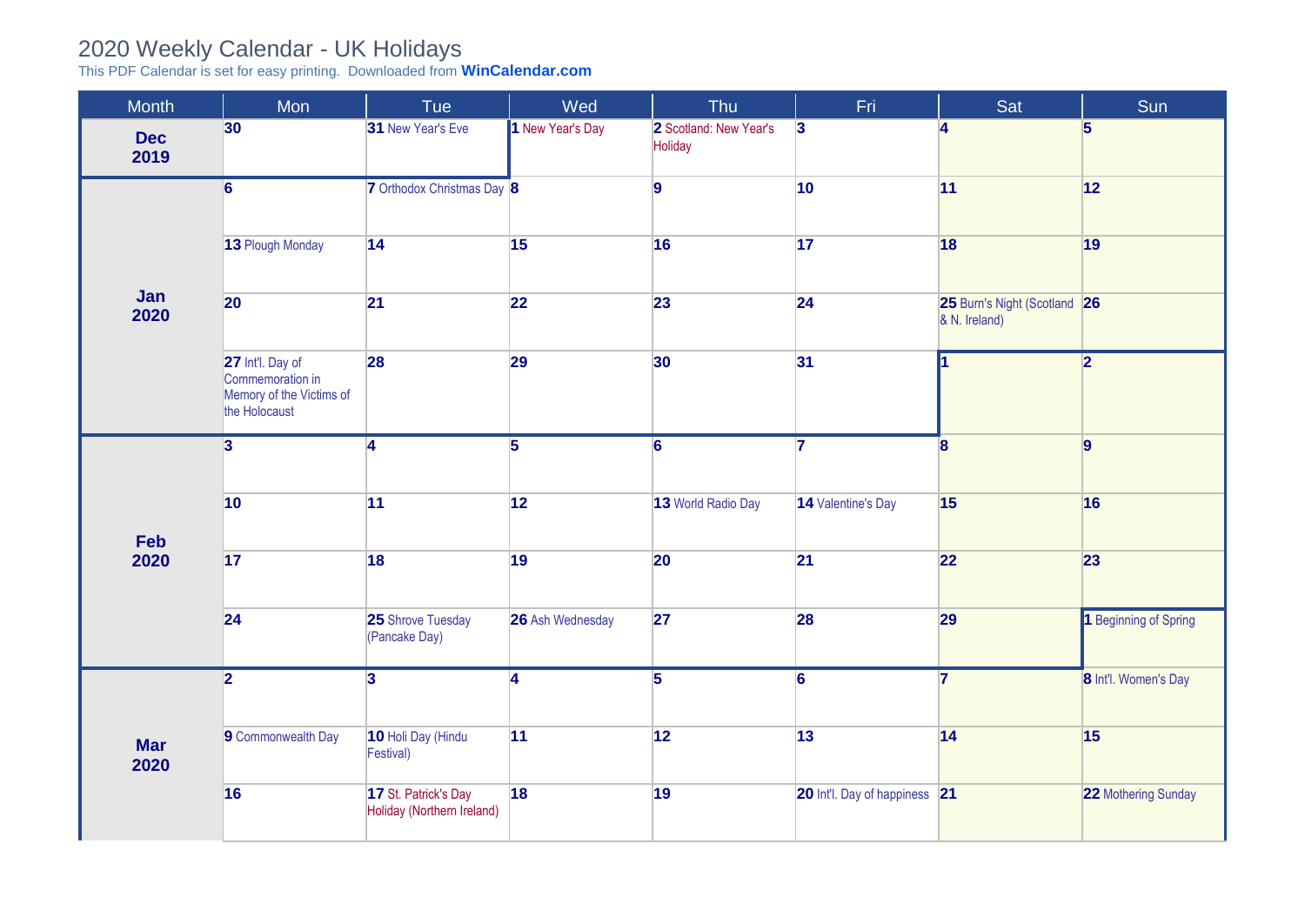| Month              | Mon                    | Tue                       | Wed                     | Thu                                    | Fri.                                  | Sat                       | Sun                       |
|--------------------|------------------------|---------------------------|-------------------------|----------------------------------------|---------------------------------------|---------------------------|---------------------------|
|                    | 23                     | 24                        | <b>25</b>               | 26                                     | 27                                    | 28                        | 29                        |
|                    | 30                     | 31                        | $\mathbf{I}$            | 2 World Autism<br><b>Awareness Day</b> | $\overline{\mathbf{3}}$               | 4                         | $\overline{5}$            |
|                    | $\overline{6}$         | <b>7</b> World Health Day | $\overline{\mathbf{8}}$ | 9 Maundy Thursday                      | 10 Good Friday                        | 11                        | 12 Easter Sunday          |
| Apr                | 13 Easter Monday       | 14                        | 15                      | 16                                     | 17                                    | 18                        | 19                        |
| 2020               | 20                     | 21                        | 22 Earth Day            | 23 St George                           | 24                                    | 25                        | 26                        |
|                    | 27                     | 28                        | 29                      | 30 <sup>°</sup>                        | 1 La Bealtaine (Ireland)              | $\overline{\mathbf{2}}$   | $\overline{3}$            |
|                    | 4 May Day Monday       | $\overline{5}$            | $\overline{6}$          | $\overline{7}$                         | 8 Early May Bank Holiday 9 Europe Day |                           | $ 10\rangle$              |
|                    | 11                     | 12                        | 13                      | 14                                     | 15                                    | 16                        | 17                        |
| <b>May</b><br>2020 | 18                     | 19                        | 20                      | 21                                     | 22                                    | 23                        | 24                        |
|                    | 25 Spring Bank Holiday | 26                        | 27                      | 28                                     | 29                                    | 30                        | 31                        |
| Jun<br>2020        | 1 Beginning of Summer  | $\overline{2}$            | $\overline{3}$          | $\overline{4}$                         | $\overline{5}$                        | 6 D-Day Anniv.            | <b>7</b> Trinity Saturday |
|                    | 8                      | $\overline{9}$            | 10                      | 11                                     | 12                                    | 13 Queens Birthday        | 14                        |
|                    | $\sqrt{15}$            | 16                        | 17                      | 18                                     | 19                                    | <b>20 Summer Solstice</b> | 21 Father's Day           |
|                    | 22                     | 23                        | 24                      | 25                                     | <b>26</b>                             | 27                        | 28                        |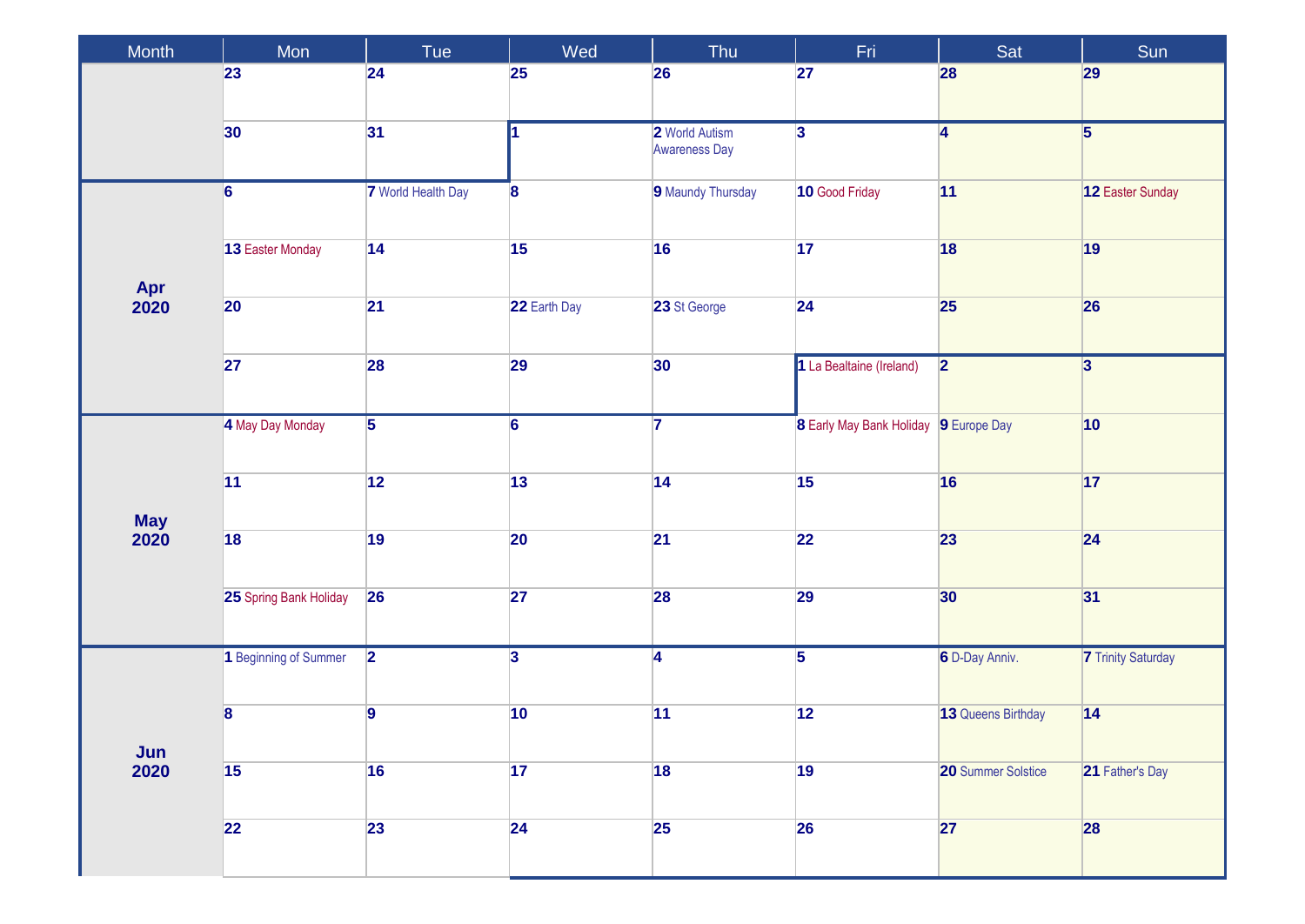| Month                     | Mon                                          | Tue                      | Wed             | Thu                     | Fri                     | Sat                     | Sun                                                           |
|---------------------------|----------------------------------------------|--------------------------|-----------------|-------------------------|-------------------------|-------------------------|---------------------------------------------------------------|
|                           | 29                                           | 30                       |                 | $\overline{\mathbf{2}}$ | $\overline{\mathbf{3}}$ | $\overline{\mathbf{4}}$ | $\overline{\mathbf{5}}$                                       |
|                           | $\overline{6}$                               | $\overline{7}$           | $\bf{8}$        | $\overline{9}$          | $ 10\rangle$            | 11 World Population Day | 12 Battle of the Boyne /<br>Orangemen's (Northern<br>Ireland) |
|                           | $\overline{13}$                              | 14 Bastille Day (France) | 15              | 16                      | 17                      | 18                      | 19                                                            |
| $\frac{\text{Jul}}{2020}$ | $ 20\rangle$                                 | $\overline{21}$          | $\overline{22}$ | 23                      | 24                      | 25                      | 26                                                            |
|                           | 27                                           | 28                       | 29              | 30                      | 31                      | 11                      | $\overline{2}$                                                |
|                           | 3 Summer Bank Holiday<br>(Scotland)          | $\overline{4}$           | $\overline{5}$  | $\overline{6}$          | $\overline{7}$          | $\overline{\mathbf{8}}$ | $\overline{9}$                                                |
|                           | 10                                           | 11                       | 12              | 13                      | 14                      | 15                      | 16                                                            |
| Aug<br>2020               | $\overline{17}$                              | 18                       | 19              | 20                      | 21                      | 22                      | 23                                                            |
|                           | 24                                           | 25                       | 26              | 27                      | 28                      | 29                      | 30                                                            |
|                           | 31 Summer Bank Holiday 1 Beginning of Autumn |                          | $\overline{2}$  | $\overline{\mathbf{3}}$ | $\overline{4}$          | $\overline{\mathbf{5}}$ | $\overline{6}$                                                |
|                           | $\overline{\mathbf{7}}$                      | $\vert$ 8                | $\overline{9}$  | 10                      | 11                      | 12                      | 13                                                            |
| <b>Sep</b><br>2020        | 14                                           | 15                       | 16              | 17                      | 18                      | 19                      | $ 20\rangle$                                                  |
|                           | 21                                           | 22 Autumn Equinox        | 23              | 24                      | <b>25</b>               | 26                      | 27                                                            |
|                           | 28                                           | 29                       | 30 <sub>o</sub> |                         | $\overline{2}$          | $\overline{\mathbf{3}}$ | 4                                                             |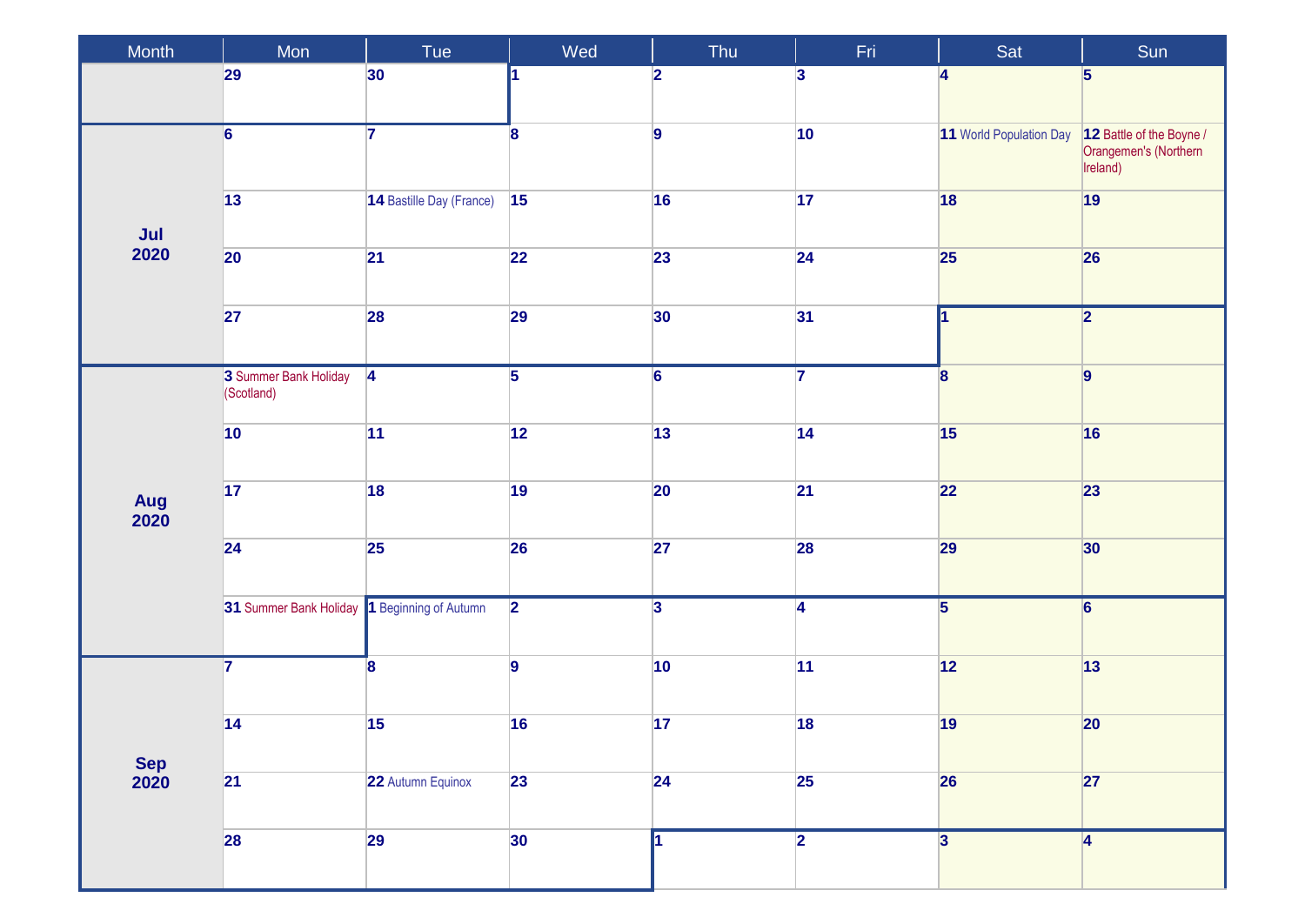| Month              | Mon                                        | Tue                     | Wed                | Thu               | Fri              | Sat                     | Sun                         |
|--------------------|--------------------------------------------|-------------------------|--------------------|-------------------|------------------|-------------------------|-----------------------------|
| Oct<br>2020        | $\overline{\mathbf{5}}$                    | $6\phantom{a}$          | $\overline{7}$     | 8                 | g.               | 10                      | 11                          |
|                    | 12                                         | 13                      | 14                 | 15                | 16               | 17                      | 18                          |
|                    | 19                                         | 20                      | $\overline{21}$    | 22                | 23               | 24 United Nations Day   | 25                          |
|                    | 26                                         | 27                      | <b>28</b>          | 29                | 30               | 31 Halloween            | 1 All Saints Day            |
|                    | 2 All Souls' Day                           | $\overline{3}$          | $\overline{4}$     | 5 Bonfire Night   | $\overline{6}$   | $\overline{7}$          | <b>8</b> Remembrance Sunday |
|                    | $\overline{9}$                             | 10                      | 11 Remembrance Day | 12                | 13               | 14 Diwali               | 15                          |
| <b>Nov</b><br>2020 | 16                                         | 17                      | 18                 | 19                | 20               | 21                      | 22                          |
|                    | 23                                         | 24                      | 25                 | 26                | 27               | 28                      | 29                          |
|                    | 30 St Andrew (Bank<br>Holiday in Scotland) | 1 World AIDS Day        | $\overline{2}$     | $\overline{3}$    | $\overline{4}$   | $\overline{5}$          | $\overline{6}$              |
|                    | $\overline{7}$                             | $\overline{\mathbf{8}}$ | $\overline{9}$     | 10                | 11               | 12                      | 13                          |
| <b>Dec</b><br>2020 | $\overline{14}$                            | 15                      | 16                 | 17                | 18               | 19                      | 20                          |
|                    | 21 Winter Solstice                         | 22                      | 23                 | $\overline{24}$   | 25 Christmas     | 26 Boxing Day           | 27                          |
|                    | 28                                         | 29                      | 30                 | 31 New Year's Eve | 1 New Year's Day | $\overline{\mathbf{2}}$ | $\overline{3}$              |

More Calendar Templates: [2021,](https://www.wincalendar.com/2021-Calendar-with-UK-Holidays) [2022,](https://www.wincalendar.com/2022-Calendar-with-UK-Holidays) [Online Calendar](https://www.wincalendar.com/Calendar-UK/2021)